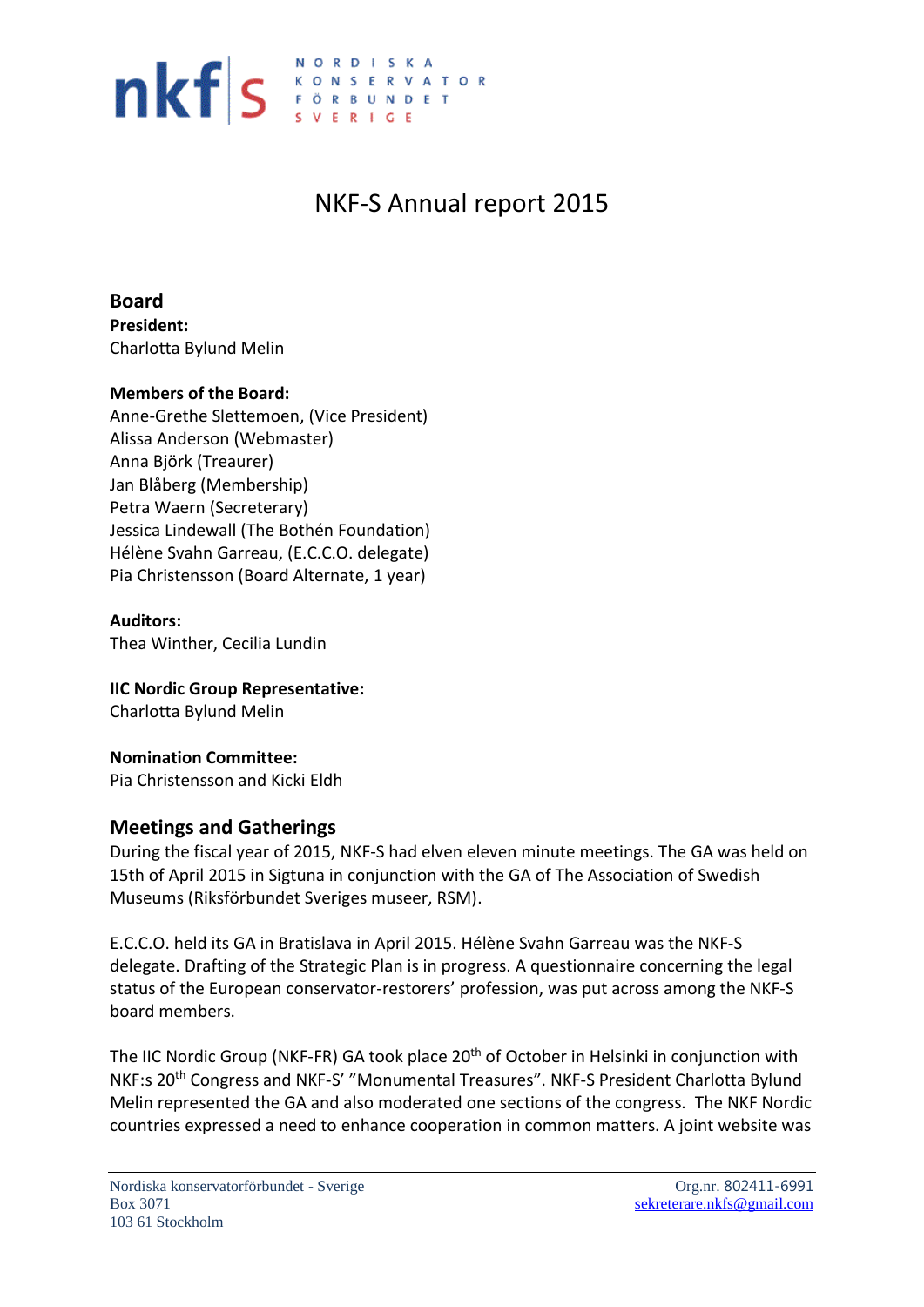## NORDISKA nkfs ERVAT **KONSERVATOR**

suggested in order to improve networking and share information regarding education, seminars and job openings.

### **NKF-S as a referral body**

In 2014 NKF-S submitted consultative opinions for "Digisams utkast till checklista för samlingssystem" and "Riksantikvarieämbetets översyn av regelverket om de kyrkliga kulturminnena (Ku2013/1343/KA)".

### **Actions 2015**

- The Conservator Program at the Department of Conservation, University of Gothenburg was visited once during the year by one board member (Alissa Anderson) to inform the students about NKF-S work and attract new members.
- To increase the information and cooperation between the NKF board and the two Conservation Programs two co-opts have been associated to the board during the year; Maria Höijer from the Department of Conservation, University of Gothenburg and Charlotta Ekholm from Carl Malmsten Furniture Studies, University of Linköping.
- The popular "Pub evenings" have, like previous years, been organised in Stockholm, Gothenburg and Malmö, the second Thursday of the month.
- NKF-S archive is in progress to be updated and will then be permanently housed at National Archives of Sweden (Riksarkivet).

### **The Bothén Foundation**

The new digitally application system has simplified the application process and is the likely reason for the noticeable increased number of fund applications during 2015. In 2015, 40 applications for funds from Märtha, Gunnar and Arvid Bothén were received and 23 members were awarded grants from the Foundation of a total sum of SEK 539 919.

### **Web and publictions**

The paper Realia has in 2015 published one issue. Editors where Helen Grundberg and Annica Björklund. Meddelelser om Konservering (MoK) have published one issue during 2015. Thomas Gütebier has represented NKF-S in MoK's editorial board. NKF-S website has been reorganized and has now a much improved interface thanks to Alissa Anderson.

### **Development**

During this year the work has focused on introducing the new president and board members in the work of The Board. This process was facilitated by former President, Pia Christensson who remained as a Board Alternate for one year.